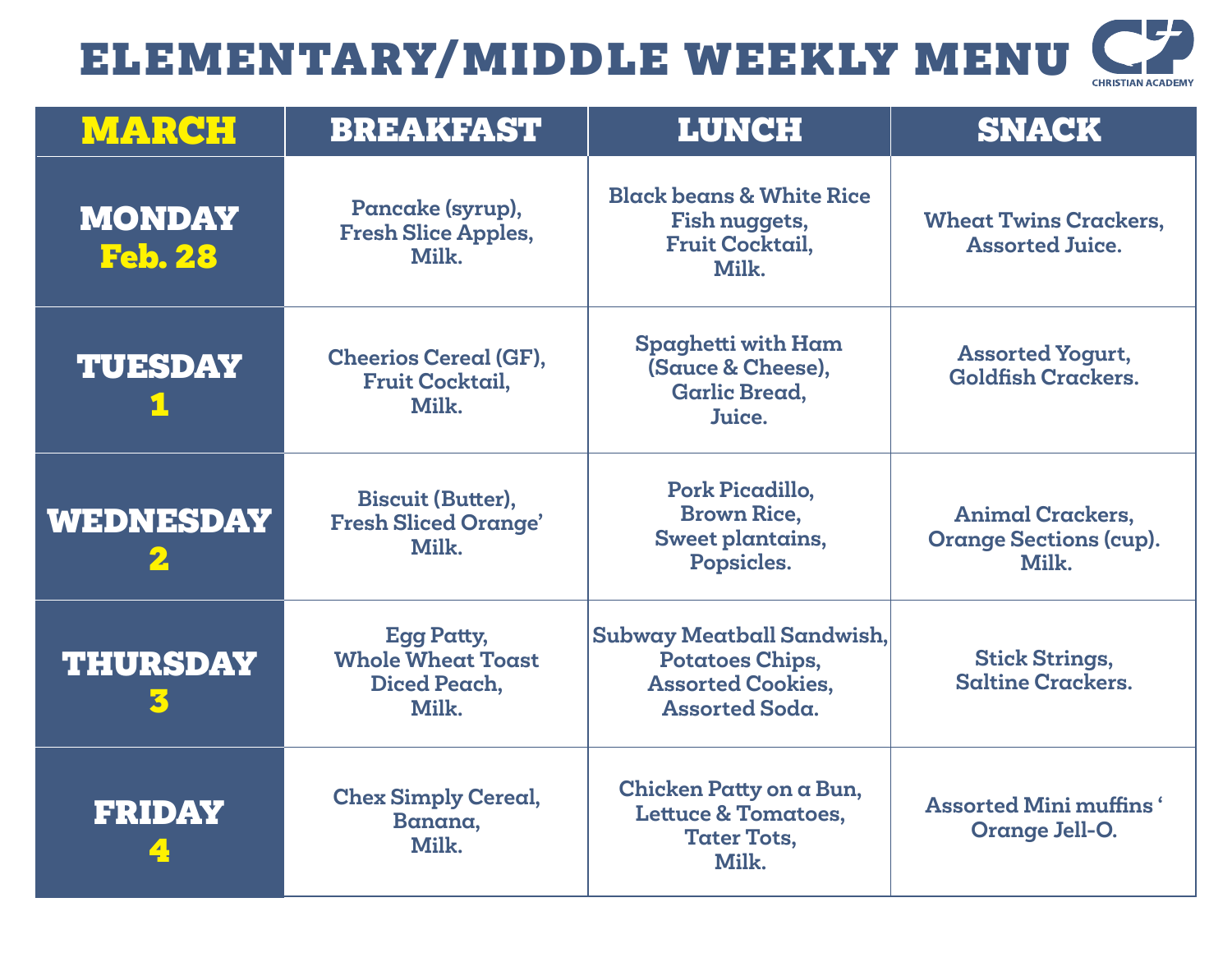| <b>CHRISTIAN ACADEMY</b> |
|--------------------------|

| <b>MARCH</b>          | <b>BREAKFAST</b>                                                | <b>LUNCH</b>                                                                                                   | <b>SNACK</b>                                                 |
|-----------------------|-----------------------------------------------------------------|----------------------------------------------------------------------------------------------------------------|--------------------------------------------------------------|
| <b>MONDAY</b>         | <b>French Toast Sticks (Syrup)</b><br>Diced Peach,<br>Milk.     | <b>Brown Rice, Black Beans,</b><br><b>Chicken Nuggets,</b><br>Diced Pears, Milk.                               | <b>Rice Krispies (Individual),</b><br><b>Assorted Juice.</b> |
| <b>TUESDAY</b><br>8   | <b>Cheese Quesadilla,</b><br>Pear, Milk.                        | <b>Macaroni with Meatballs,</b><br>(Cheese), Green Beans,<br>Garlic Bread, Fruit Cocktail,<br>Milk.            | <b>Ritz Crackers,</b><br><b>Fruit Sorbet.</b>                |
| WEDNESDAY             | <b>Assorted Mini Muffins,</b><br>Fruit Cocktail (cup),<br>Milk. | "Moro" Rice (Red Beans),<br><b>Breaded Fish Sticks,</b><br><b>Apple Sauce,</b><br>Milk.                        | <b>Cheese Crackers,</b><br>Milk.                             |
| <b>THURSDAY</b><br>10 | <b>Corn Flakes Cereal,</b><br><b>Orange Sections,</b><br>Milk.  | Rice with Baked Chicken,<br><b>Veggie Chips,</b><br><b>Assorted Juice.</b>                                     | <b>Cheese Slices,</b><br>Soft Tortilla.                      |
| <b>FRIDAY</b><br>11   | <b>Raising Mini Bagel,</b><br>(Cream Cheese)<br>Pear, Milk.     | Beef Patty on a Bun,<br><b>Lettuce &amp; Tomatoes,</b><br><b>Baked French Fries,</b><br><b>Chocolate Milk.</b> | <b>Goldfish Crackers,</b><br><b>Assorted Yogurt.</b>         |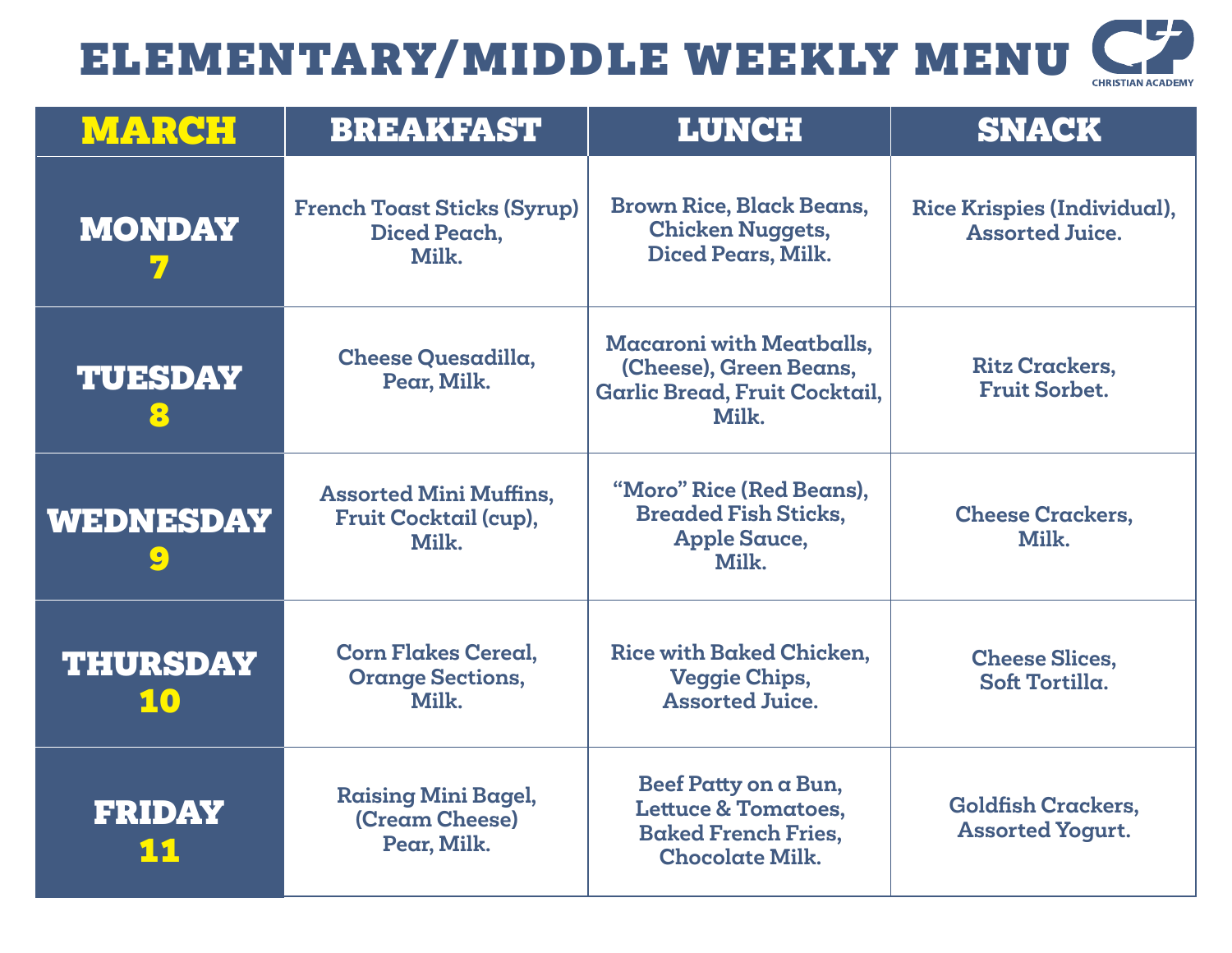| <b>CHRISTIAN ACADEMY</b> |  |
|--------------------------|--|

| <b>MARCH</b>           | <b>BREAKFAST</b>                                                   | <b>LUNCH</b>                                                                                                                                      | <b>SNACK</b>                                                            |
|------------------------|--------------------------------------------------------------------|---------------------------------------------------------------------------------------------------------------------------------------------------|-------------------------------------------------------------------------|
| <b>MONDAY</b><br>14    | Kaiser Roll (Butter),<br><b>Apricot Halves,</b><br>Milk.           | Split Peas, Brown Rice,<br><b>Ground Beef,</b><br><b>Sliced Pears,</b><br>Milk.                                                                   | <b>Ritz Crackers,</b><br>Milk.                                          |
| <b>TUESDAY</b><br>15   | <b>Sliced Bread Toast (Butter)</b><br><b>Fresh Pears,</b><br>Milk. | Hot Dog on a Bun,<br><b>Baked French Fries.</b><br><b>Tropical Fruit Salad,</b><br>Soda.                                                          | <b>Assorted Cookies,</b><br><b>Apple Sauce</b><br>(Individual Cups).    |
| <b>WEDNESDAY</b><br>16 | <b>Mini Pancakes (Syrup)</b><br>Banana,<br>Milk.                   | Fish Patty on a Bun,<br>Tomatoes,<br><b>Baked Sweet Potatoes,</b><br>Orange Juice.                                                                | <b>Cheese Crackers,</b><br>(Individual Bags),<br><b>Assorted Juice.</b> |
| <b>THURSDAY</b><br>17  | <b>Cheese Omelet,</b><br>Bread,<br><b>Diced Peaches,</b><br>Milk.  | "Congris" (Black Beans),<br><b>Chicken Tenders,</b><br>Diced Peach,<br>Milk.                                                                      | <b>Animal Crackers.</b><br>Vanilla Pudding,<br><b>(Sugar Free)</b>      |
| <b>FRIDAY</b><br>18    | <b>Assorted Mini Muffin,</b><br><b>Sliced Apples,</b><br>Milk.     | Beef Tacos, Soft Tortilla,<br><b>Lettuce &amp; Diced Tomatoes,</b><br><b>Mozarella Cheese,</b><br><b>Sliced Apples,</b><br><b>Assorted Juice.</b> | <b>Fresh Sliced Apples,</b><br><b>Veggie Strings.</b>                   |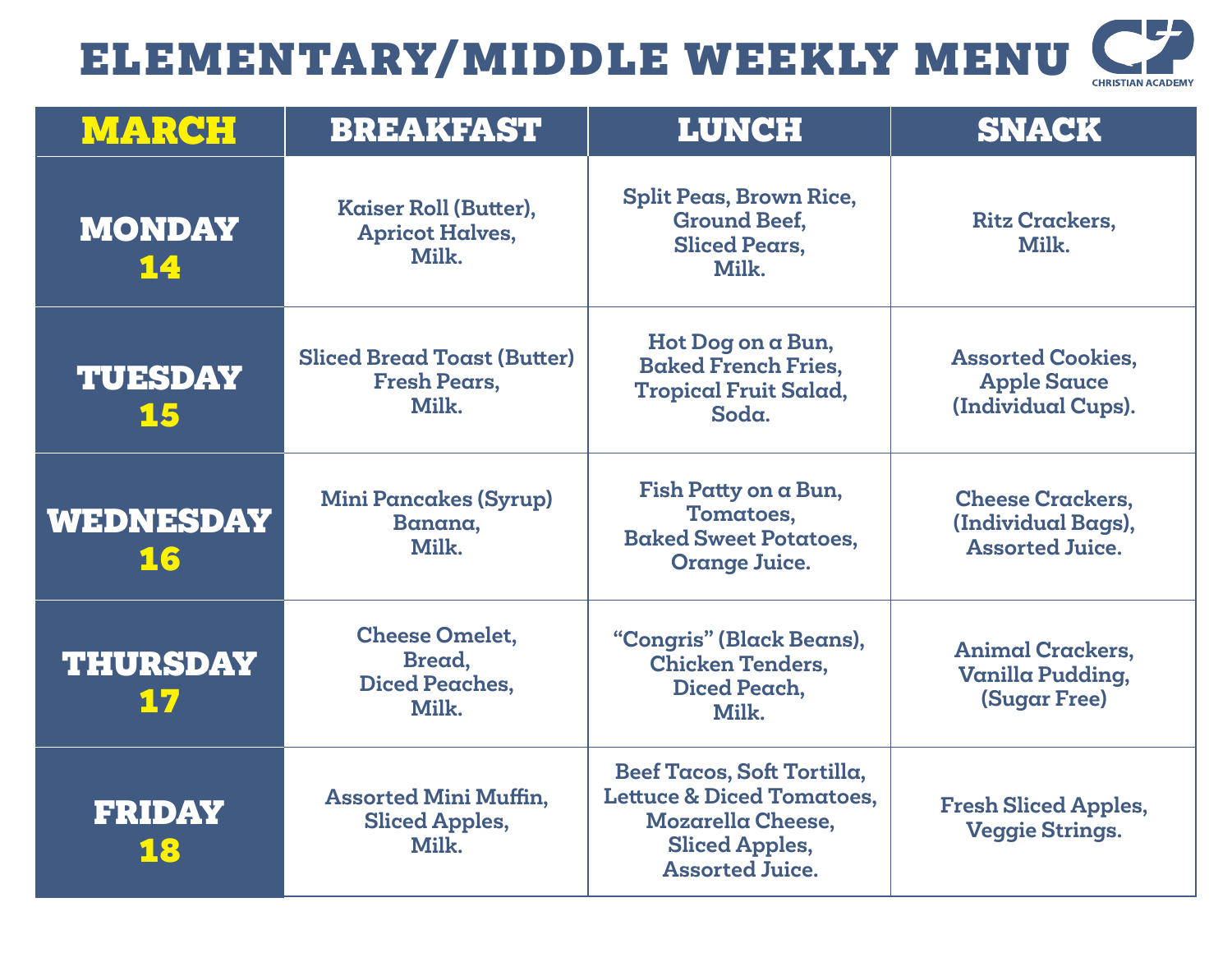| <b>CHRISTIAN ACADEMY</b> |
|--------------------------|
|                          |

| <b>MARCH</b>           | <b>BREAKFAST</b>                                                                          | <b>LUNCH</b>                                                                                                          | <b>SNACK</b>                                            |
|------------------------|-------------------------------------------------------------------------------------------|-----------------------------------------------------------------------------------------------------------------------|---------------------------------------------------------|
| <b>MONDAY</b><br>21    | Waffles (Syrup),<br>Mix Fruit Cocktail (cup),<br>Milk.                                    | <b>Black Beans, Brown Rice,</b><br>Diced Chicken,<br>Pineapple Tidbits,<br>Milk.                                      | <b>Cheese Stick Strings,</b><br><b>Wheat Crackers.</b>  |
| <b>TUESDAY</b><br>22   | <b>Cinnamon Raising Bagel,</b><br>(Cream Cheese),<br><b>Fresh Sliced Apples,</b><br>Milk. | <b>Brown Rice with</b><br>Ham and Corn,<br><b>Baked Chips,</b><br><b>Assorted Juice.</b>                              | <b>Assorted Mini Muffins,</b><br>Milk.                  |
| <b>WEDNESDAY</b><br>23 | <b>French Toast Sticks,</b><br>(Syrup), Diced Peach,<br>Milk.                             | Macaroni (Sauce and<br>Cheese),<br><b>Chicken Tenders,</b><br><b>Sliced Pears,</b><br>Milk.                           | <b>Rice Krispies Treats,</b><br><b>Assorted Jell-O.</b> |
| <b>THURSDAY</b><br>24  | <b>Corn Flakes Cereal,</b><br><b>Mix Fruit Cocktail</b><br>Milk.                          | <b>Turkey "Picadillo"</b><br><b>Brown Rice,</b><br><b>Sweet Plantains</b><br>Diced Peach,<br><b>Assorted Icecream</b> | <b>Goldfish Crackers,</b><br><b>Apple Sauce.</b>        |
| <b>FRIDAY</b><br>25    | Keiser Roll (Butter),<br>Banana,<br>Milk.                                                 | Chicken Patty on a Bun,<br><b>Lettuce &amp; Tomatoes.</b><br><b>Assorted Chips,</b><br><b>Fruit Cocktail,</b><br>Soda | <b>Assorted Pop Tarts,</b><br>Juice.                    |